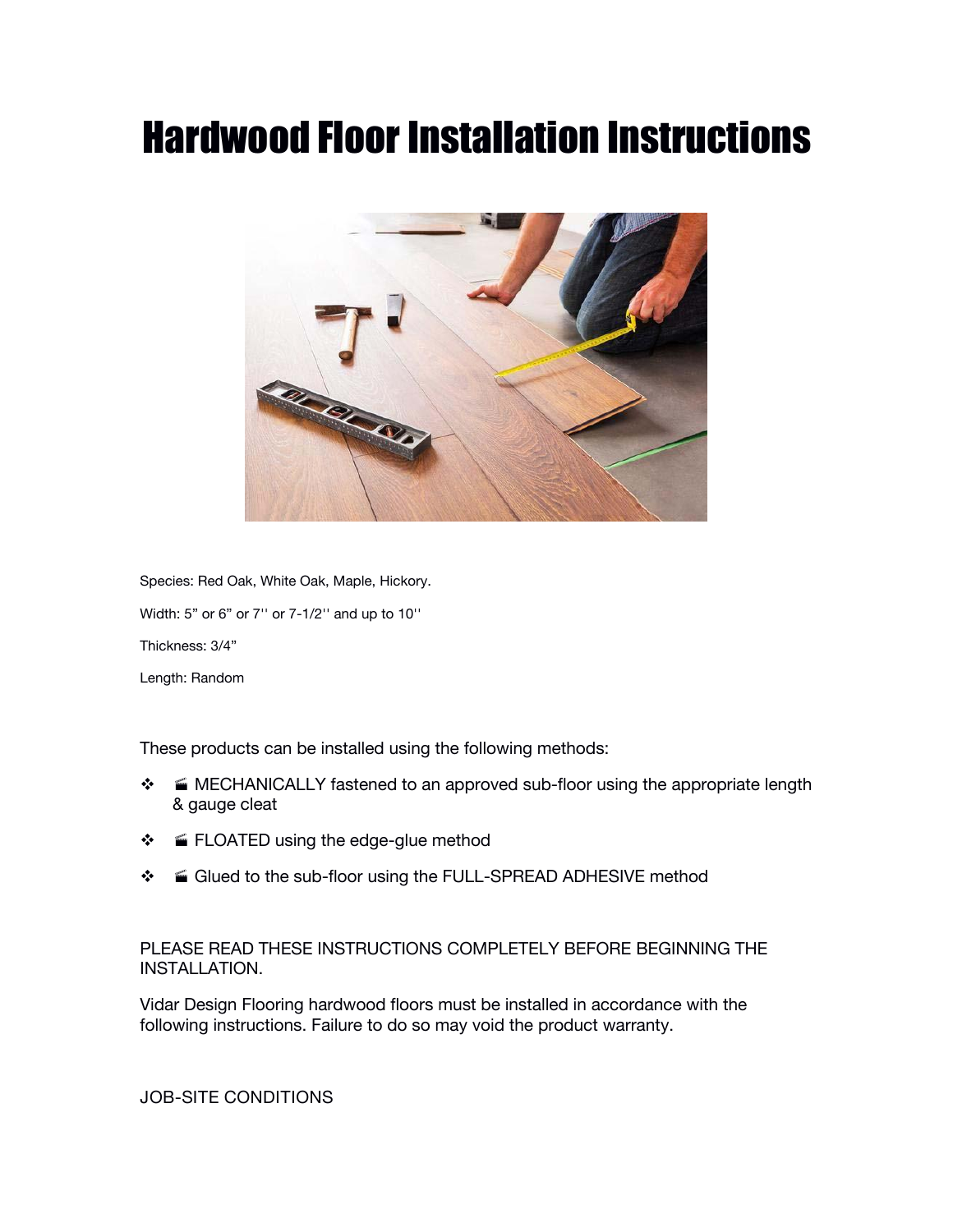The building should be closed in with all outside doors and windows in place. All concrete, masonry, framing members, drywall, paint and other "wet" work should be dry. The wall coverings should be in place and the painting should be complete except for the final coat on the base molding. When possible, delay installation of base molding until flooring installation is completed. Basement and crawl spaces must be dry and well ventilated.

Exterior grading should be complete with surface drainage offering a minimum drop of 3" in 10'(8 cm in 3 m) to direct flow of water away from the structure. All gutters and downspouts should be in place.

Vidar Design Flooring hardwood flooring may be installed below, on or above grade level. Do not install in full bathrooms.

Crawl spaces must be a minimum of 18" (45cm) from the ground to underside of the joists. A ground cover 6-10 mil black polyethylene film is essential as a vapor barrier with joints lapped six inches (15cm) and taped. The crawl space should have perimeter venting equal to a minimum of 1.5% of the crawl space square footage. These vents should be properly located to foster cross ventilation. When necessary, local regulations prevail.

Permanent air conditioning and heating systems must be in place and operational. The installation site should have a consistent room temperature of 65-80 (16-24) and humidity of 35-55% for 14 days prior, during and until occupied.

## **SUBFLOOR CONDITIONS**

#### 

LEVEL/FLAT: Within 3/16" in 10' (5mm in 3m) and/or 1/8" in 6' (3mm in 2m). Sand high areas

or joints. If the floor is to be glued down, fill low areas with a latex cementation leveling

compound of 3000-PSI (20000 k pa) minimum cementation strength.

Follow the instructions of the leveling compound manufacturer but make certain that the leveling compounds are completely DRY before beginning installation. When nailing the floor down, flatten low spots with layers of #15 builders felt, plywood or shims (not leveling compounds). Leveling materials must provide a structurally sound sub-floor that does not affect the holding power of the fastener.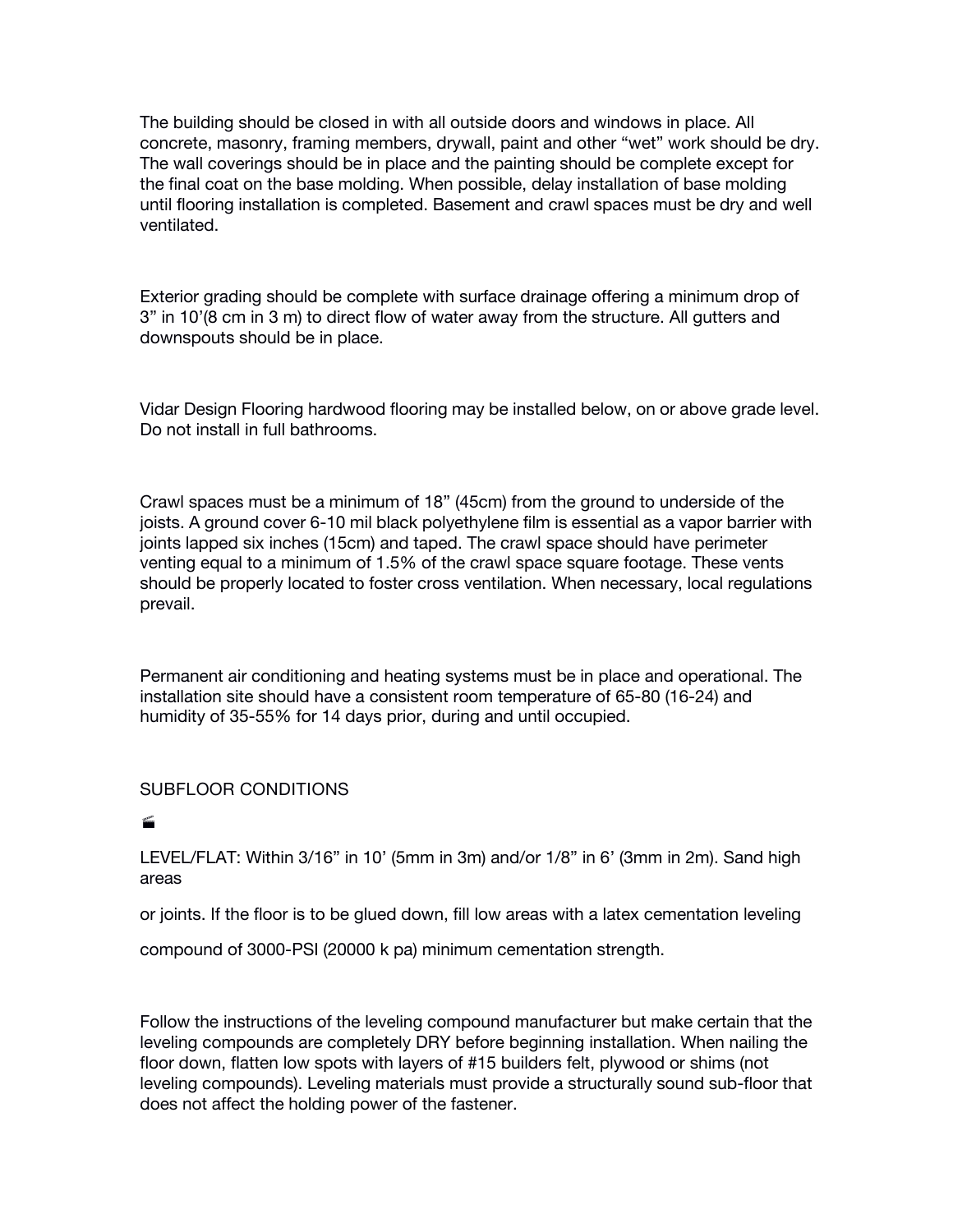DRY: Check moisture content of the sub-floor with the appropriate moisture test.

STRUCTURALLY SOUND: Nail or screw any areas that are loose or squeak. Wood panels should exhibit an adequate fastening pattern, glued/screwed or nailed as system requires using an acceptable nailing pattern. Typical: 6" (15cm) along bearing edges and 12" (30cm) along intermediate supports. Flatten edge swell as necessary. Replace any water-damaged, swollen or delaminated sub-flooring or underlayment.

NOTE: Avoid sub-floors with excessive vertical movement. Optimum performance of hardwood floor covering products occurs when there is little horizontal or vertical movement of the Sub-floor. If the sub-floor has excessive vertical movement (deflection) before installation of the flooring it is likely it will do so after installation of the flooring is complete.



## **OWNER/INSTALLER RESONSIBILTY**

Hardwood floor is made by natural woods, therefore, not perfect. Our hardwood floors are manufactured in accordance with accepted industry standards, which permit grading deficiencies not to exceed 5%.These grading deficiencies may be of a manufacturing or natural type. When flooring is ordered, 5% must be added to the actual square footage needed for cutting and grading allowance (10% for diagonal installations).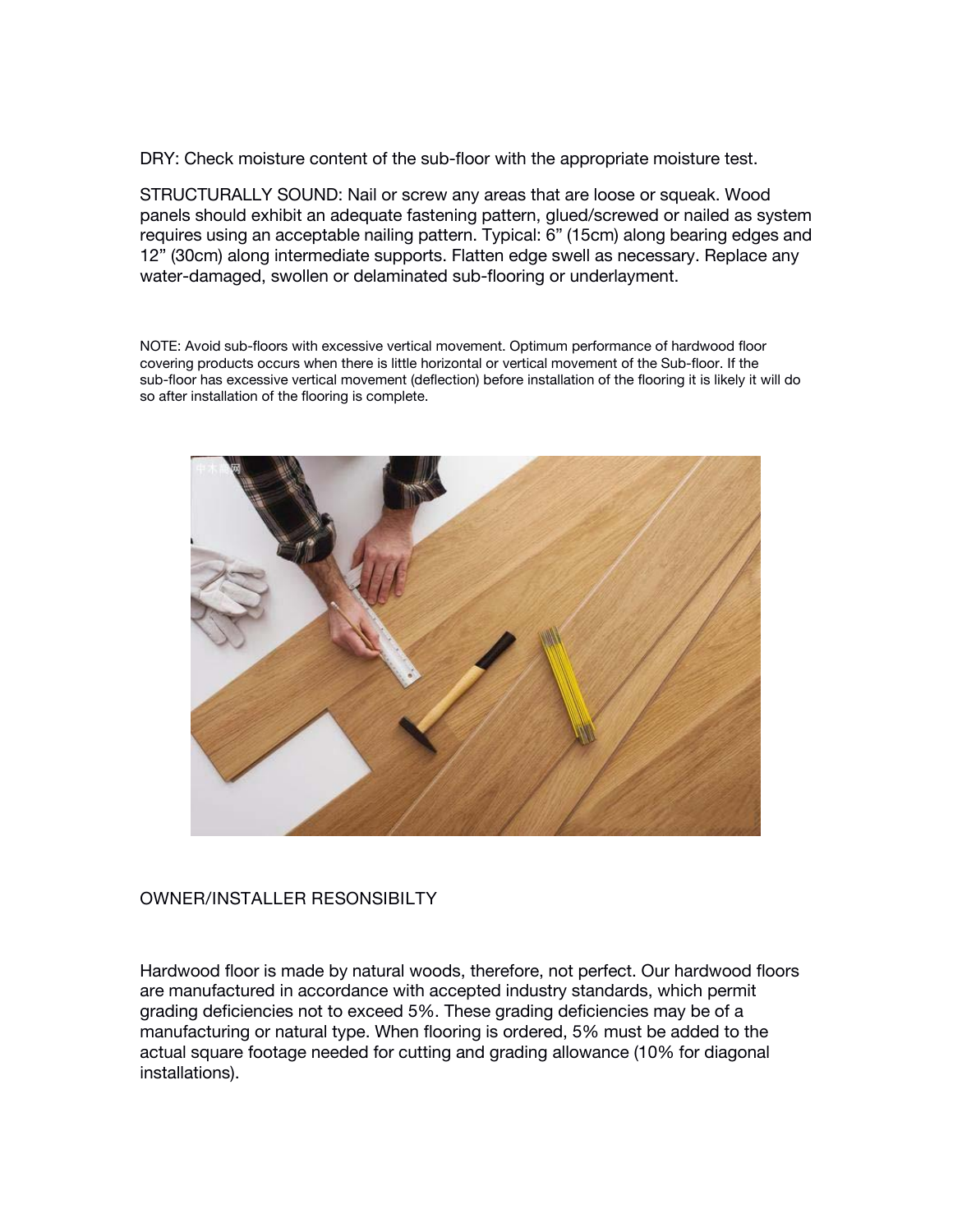The owner/installer assumes all responsibility for finalinspection of product quality. Inspection of all flooring should be done prior to installation. Carefully examine flooring for color, finish and quality before installing it. If material is not acceptable, do not install it and contact the seller immediately.

Prior to installation of any hardwood flooring product, the owner/installer must determine that the job-site environment and the sub-surfaces involved meet or exceed all applicable standards. Recommendations of the construction and materials industries, as well as local codes, must be followed. These instructions recommend that the construction and sub-floor be clean, dry, stiff, structurally sound and flat. The manufacturer declines any responsibility for job failure resulting from, or associated with, sub-floor and substrates or job-site environmental deficiencies.

Use of stain, filler or putty stick for touch-up and appropriate products for correcting minor voids is accepted as part of normal installation procedures.

## **ACCLIMATION AND CONDITIONING**

Acclimation is the process of adjusting the moisture content of wood flooring to the environmental conditions in which it will be used and which are typically expected for the environment. Because environmental conditions vary from region to region and job site to job site, judgement and discretion are required on the part of the installer to determine appropriate acclimation requirements for each job and treat the material accordingly.

#### Required interior conditions for hardwood

flooring are temperature of 60- 80F (15- 26C) and relative humidity of 35% RH to 55% RH. When these conditions have been established at the job site, material may be delivered to the site. Do not deliver flooring to job site if climate conditions have not been met and maintained as described above otherwise damage to product may result.

While acclimation is concerned with the moisture content of the flooring, it is also important that the flooring material be in the same temperature range as the installation site. Flooring that has been warehoused or transported in very cold conditions may need to be allowed to come to room temperature on site prior to installation commencing.

When flooring has been delivered to the job site, leave space between the cartons and leave the boxes closed until ready to commence the installation, and then open only as needed.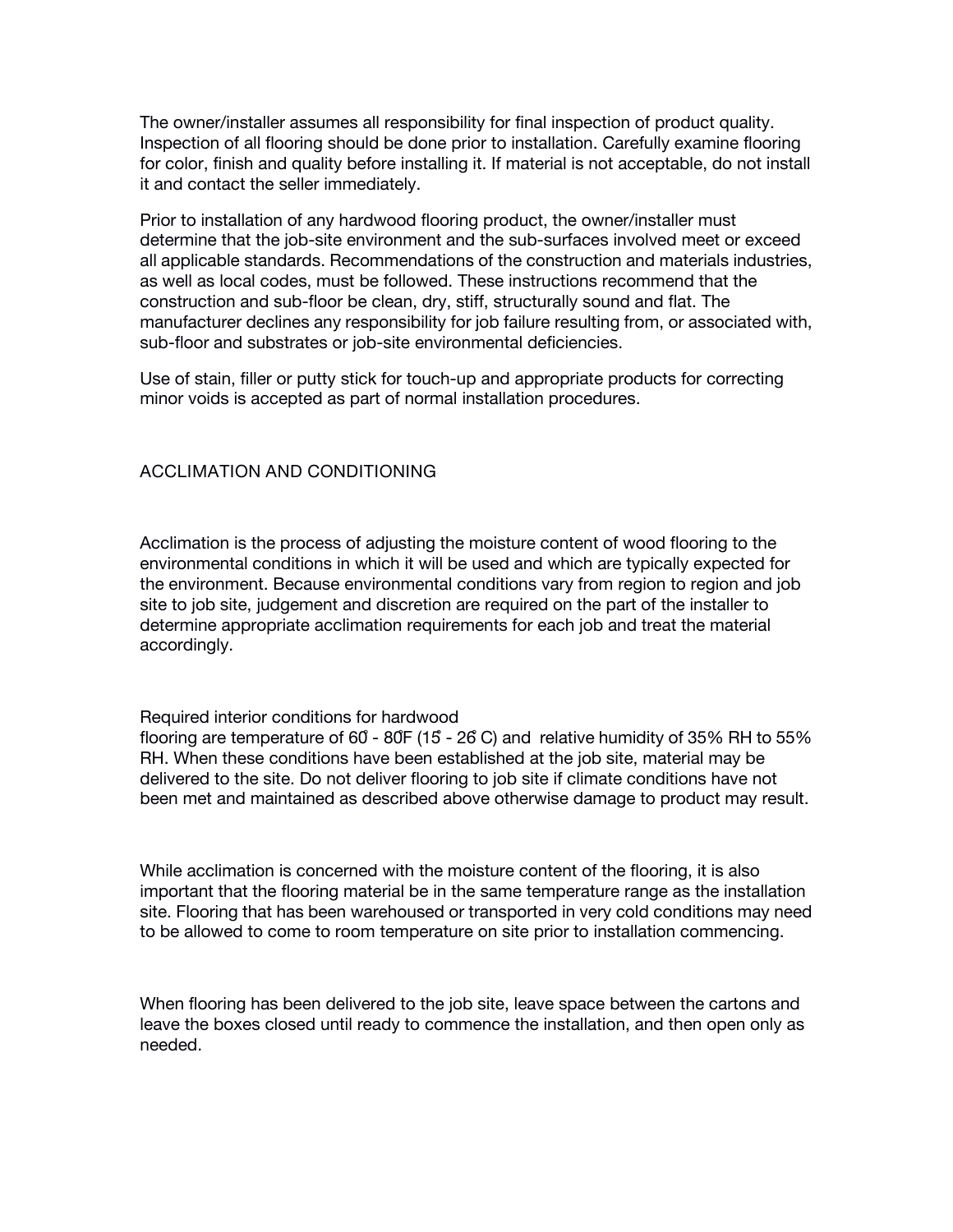All wood flooring must be tested for moisture content prior to installation to ensure moisture content is within allowable limits. When ready to commence installation, open several boxes of product and test and record moisture content of the flooring using a reliable and accurate moisture testing device. Wood flooring should have a moisture content between 6% MC and 9 % MC or as expected for the environment in which the flooring will be used. If the moisture content is not within this range, allow the flooring to acclimate at the climate controlled job site until the moisture content comes to within the acceptable range.

Once installed, any board is considered as having been accepted by the installer and owner.

**SUBFLOOR PREPARATION**

The installer is responsible for ensuring that the sub-floor is suitable for the flooring application

and properly prepared for installation.

All sub-floors must be flat, clean, dry, structurally sound, and free of squeaks and protruding

fasteners. The sub-floor must be flat to within 3/16" over 10 feet, or 1/8" in 6 feet radius.

PLYWOOD or OSB sub-floors must meet local building code requirements. (US: minimum 3/4"

T&G Exposure 1 rated plywood or 23/32" T&G Exposure 1 rated OSB. Canada: minimum 5/8"

T&G Exposure 1 rated plywood or 23/32" T&G Exposure 1 rated OSB installed over joists 16"

on center orless.) They must be secure to the joists, free of squeaks and protruding fasteners.

SOLID WOOD SUBFLOORS: Minimum 3/4˝ (19 mm) thick with a maximum width of 6˝  $(15)$ 

cm) installed at a 45?angle to the floor joists. Group 1 dense softwood (Pine, Larch, Douglas Fir,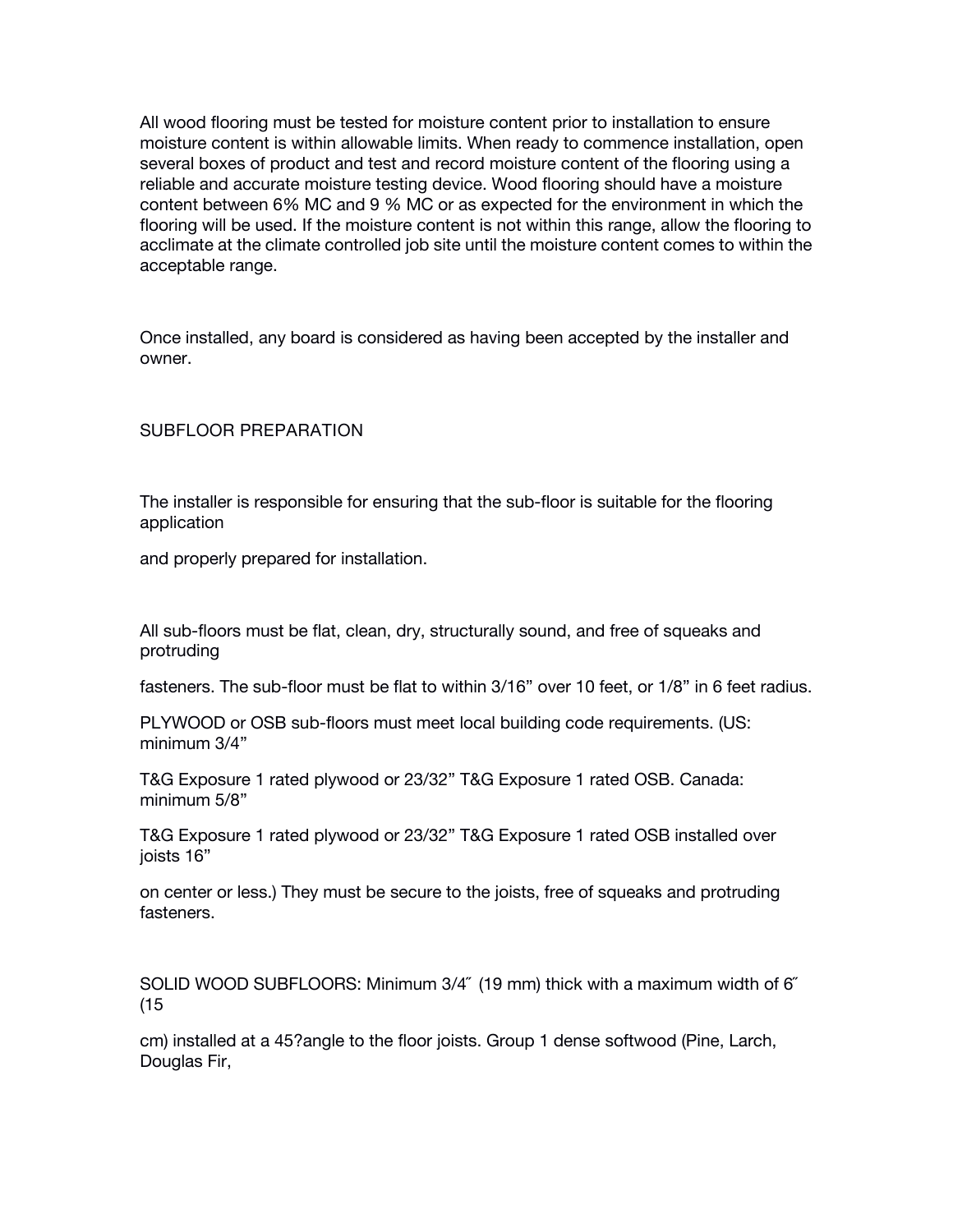etc.) No. 2 common, kiln dried with all board ends bearing on joists. For glue down applications

add 3/8" (9.5 mm) approved underlayment.

Sub-floor moisture content must not exceed 12%, and the variance in moisture content between

the sub-floor and the flooring boards must not exceed 3 percentage points.

Concrete sub-floors must be dry, clean and free of non-compatible sealers, waxes, oil, paint,

drywall compound, or other bond-breaking substances.(Check for the presence of sealers by

applying drops of water to the slab. If the water beads up, there may be sealers or oils.)

All slabs must be tested for moisture content using test method ASTM F2170-11 or equivalent

and must return a reading of 75% relative humidity or less.

## **PREPARING FOR INSTALLATION – ALL INSTALLATIONS**

IMPORTANT! Per 3M: ScotchBlue?Painter's Tape Original Multi-Surface 2090 is not

recommended for use on pre-finished flooring. The only adhesive tape which should be used

Vidar Design Flooring hardwood flooring is ScotchBlue?Painter's Tape Delicate Surface 2080.

Traditional "Blue Tape" contains chemical solvents that, over time, may penetrate and weaken

the finish. DO NOT use"Blue Tape". Even when using ScotchBlue?Painter's Tape Delicate

Surface 2080, do not leave tape on flooring for longer than 24 hrs. When possible, apply tape to

baseboards or walls rather than flooring.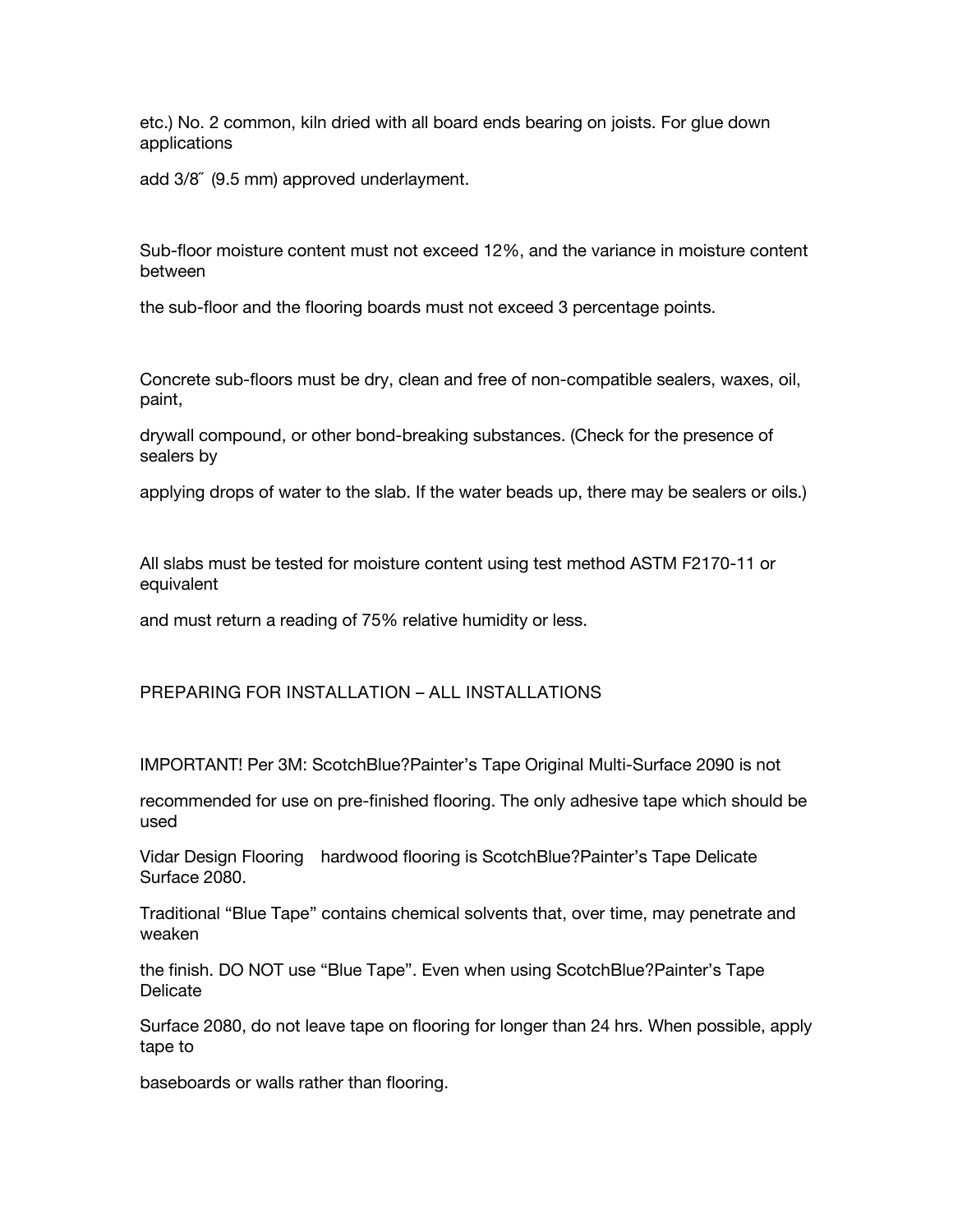Undercut Door Casings - Undercut all door casings 1/16" higher than the thickness of the flooring

being installed. To do this, use a scrap piece of flooring as a guide. Lay it on the substrate and cut

the casing with a handsaw or use a power jamb saw set at the correct height.

Blending of Cartons- To achieve a uniform appearance across the entire floor, we highly

recommend that you open and work from several cartons at a time and dry-lay the flooring,

mixing the planks from several cartons. This will allow you to blend the planks for maximum

aesthetic appearance. Make certain the room is well lit to ensure color is consistent and that any

visual defects can be seen and removed.

Match Transition Moldings: For best appearance, blend all transitions and moldings to planks that

have similar color and graining. Set them aside for use as needed.

Layout of Flooring: "Racking the Floor" is essential to achieve a random appearance. Start by

either using random-length planks found in the carton or by cutting four or five planks in random

lengths, differing by at least six inches. As you continue working across the floor try to maintain

a six-inch minimum between end joints.

Randomly install different lengths to avoid a patterned appearance.

Never waste materials; the end cuts from starter rows should be used at the opposite side of the

room to complete rows or used to start the next row.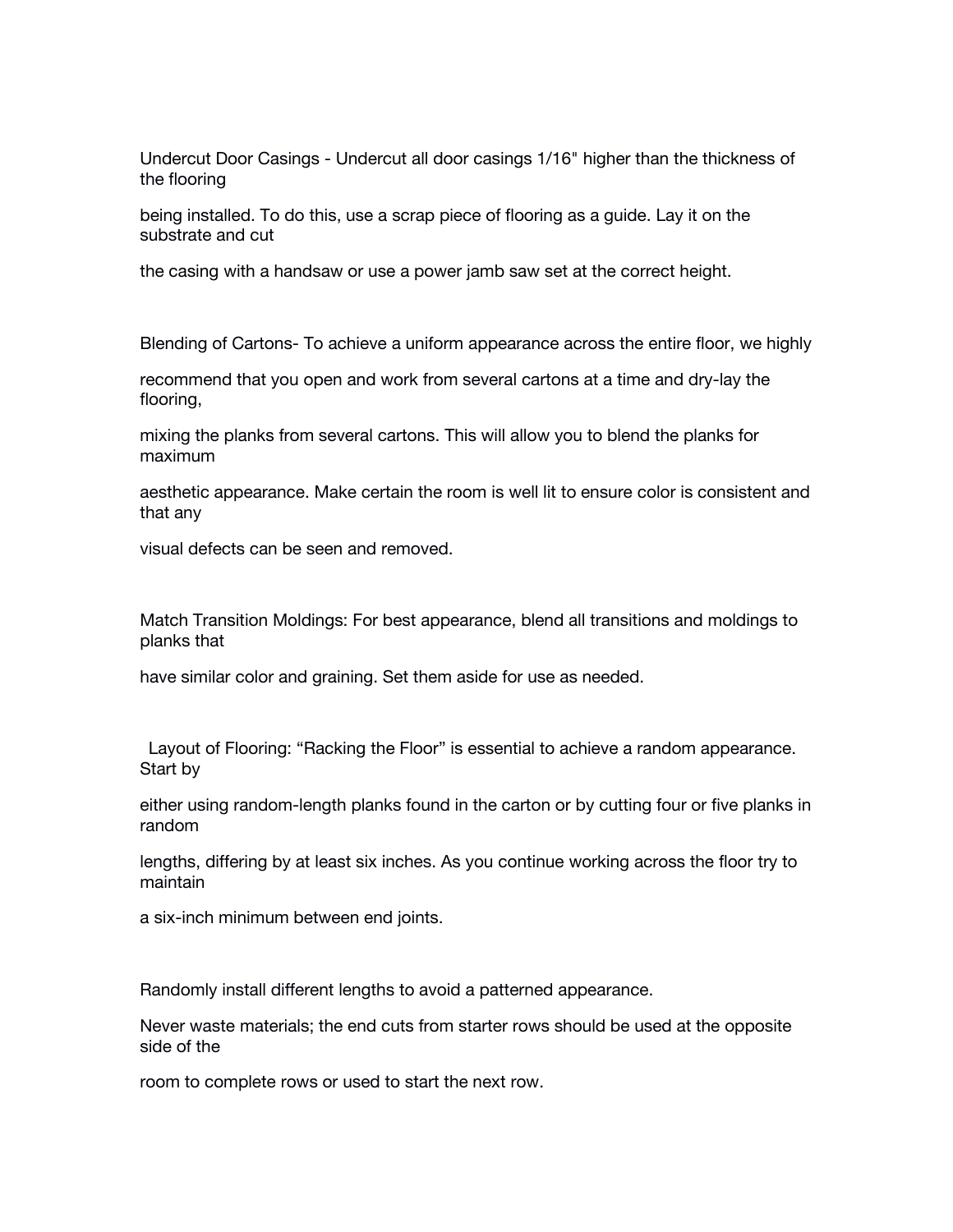Expansion Space: Allow a minimum 1/2" expansion space around all vertical obstructions. Also

leave expansion space where the flooring will meet any vertical obstruction, such as stairs, pipes,

door sills, tiles, cabinets etc. Do not install kitchen base-cabinets directly on top of hardwood.



#### **GLUE-DOWN INSTALLATION GUIDELINES**

(We strongly recommend this installation method be performed by a specially trained hardwood installer)

Adhesive and Moisture Barrier Systems from the following manufacturers are permitted for the full-spread glue-down installation of Vidar Design Flooring hardwood flooring:

Bostik \* Sika \* Mapei \* Franklin \* Fortane

Follow the Adhesive Manufacturer's Installation Instructions. Test for sub-floor moisture content. Choose an adhesive and (if necessary) moisture barrier system that is warranted by the adhesive manufacturer for installation under those circumstances.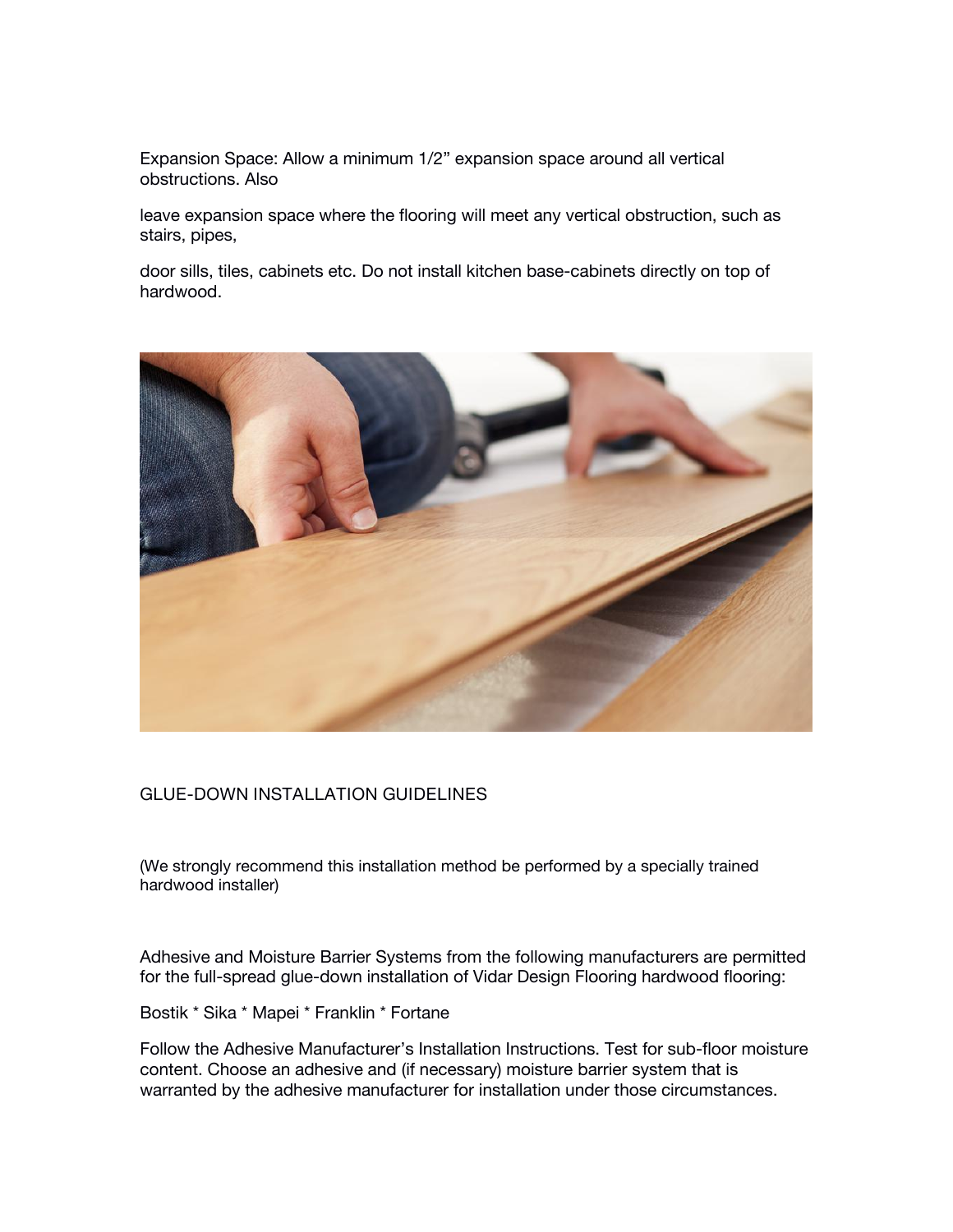Vidar Design Flooring hardwood flooring will not be responsible for problems that might arise due to moisture transference from a sub-floor to the hardwood flooring.

**GENERAL**

Spread sufficient amounts of the recommended adhesive with the recommended trowel in an area that can be covered in the time indicated by the adhesive manufacturer. If necessary, nail a sacrificial row with 1˝ (2.5 cm) nails on the dry side of your chalk line to help hold the first row in place.

NOTE: Avoid installing on the surface of the flooring. If necessary, distribute weight using a kneeler board.

Use the longest, straightest boards available for the first two rows. For random and alternate width products, use the widest plank for the first row. The first row of planks should be installed with the edge of the groove lined up on the chalk line. The tongue should be facing the starting wall. The first row must be aligned and seated in the adhesive, as all additional rows will be pushed back to this original row. Remove tongue to allow for expansion space, if necessary, on the row adjoining the wall.

When installing products wider than 3 ?" (8 cm), apply a bead of recommended wood glue to all of the end grooves prior to installing into the adhesive. When installing pieces, engage the end-joint first, as close to the side (long) tongue and groove as possible, then slide together tightly to engage the side (long) joint tongue and groove. To avoid adhesive bleed-through and memory pull-back, avoid sliding pieces through the adhesive as much as possible when placing them in position.

During the installation occasionally remove a piece of flooring from the sub-floor and inspect the back for proper adhesive transfer. Adequate adhesive transfer is necessary to ensure sufficient holding strength. If the adhesive skins over and fails to transfer, remove and spread new adhesive to achieve proper bonding.

NOTE: Clean adhesive from the surface of the floor frequently, using the recommended adhesive cleaner.

Urethane adhesives become extremely difficult to remove when cured. Do not use 3M Scotch-Blue? 2080 Tape before adhesive is removed from the surface. Use clean towels, changed frequently, to prevent haze and adhesive residue. Check for a tight fit between all edges and ends of each plank. End-joints of adjacent rows should be staggered 4˝-6˝ (10-15 cm) when possible, to ensure a more favorable overall appearance.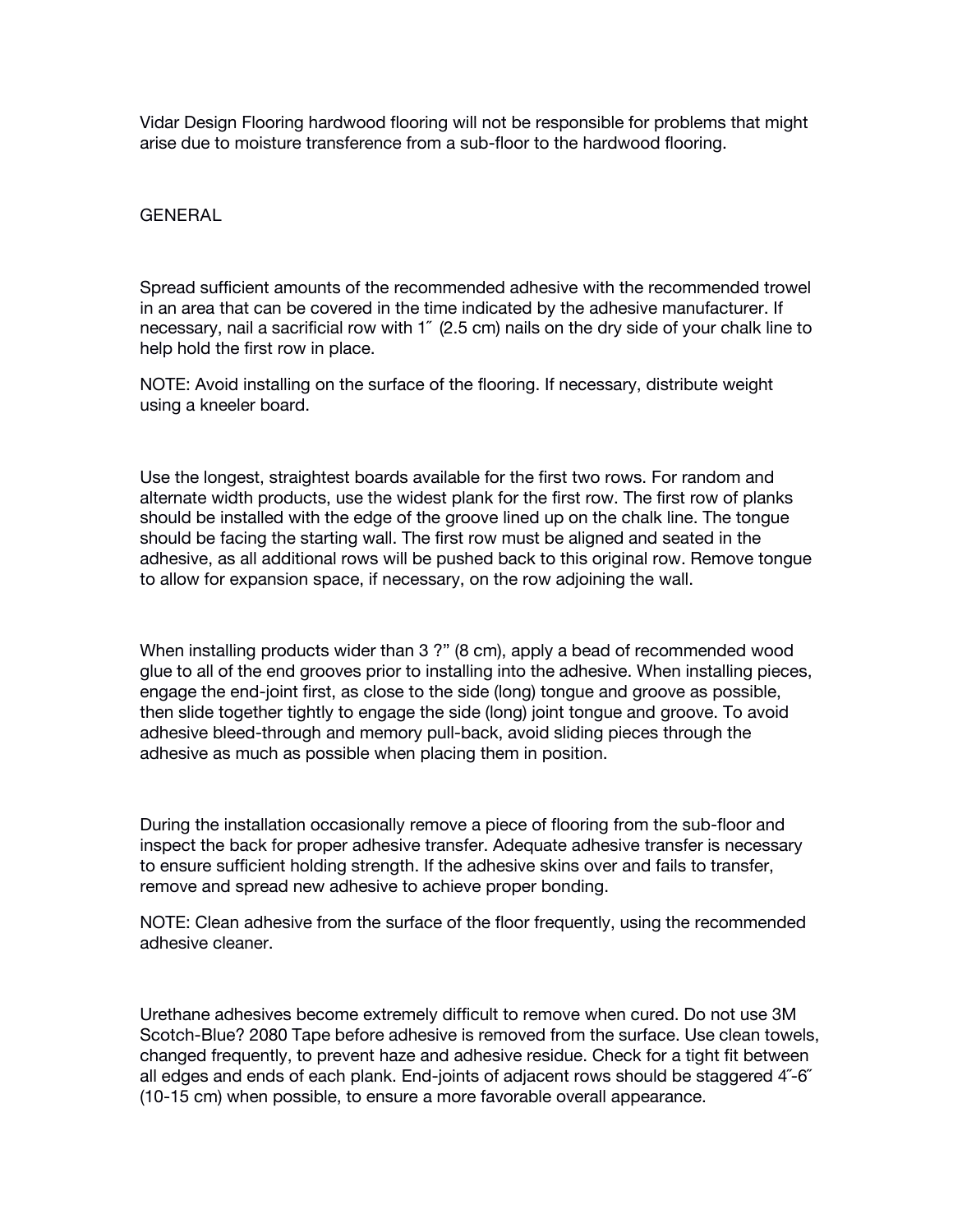It's necessary to align the product with a cut-off piece of scrap.

To eliminate minor shifting or gaping of product during installation, use 3M Scotch-Blue? 2080 Tape to hold the planks together. After installation iscomplete, remove all of the 3M Scotch-Blue?2080 Tape from the surface of the newly installed flooring.

## **GLUE-DOWN INSTALLATION GUIDELINES Cont'd**

Do not let the tape remain on the flooring longer than 24 hours. Avoid the use of masking or duct tape, which leaves an adhesive residue and may damage the finish. If necessary, use weights to flatten boards with bows until adhesive cures, in order to prevent hollow spots. Boards that cannot be flattened should be cut in length to reduce the bow, or not used.

Be sure not to spread adhesive too far ahead of your work area.

Complete the installation using this same technique for the remainder of the floor.

Avoid heavy foot traffic on the floor for at least 24 hours. Lift the furniture or fixtures back into place after 24 hours.

#### **FLOATING INSTALLATION GUIDELINES**

Floating floors can be installed over any structurally sound surface that meets or exceeds local building codes. Any width of flooring can be installed in this manner but wider widths are preferred.

- $\cdot \cdot$  Plan the floor layout (in width) to avoid having to rip the last row narrower than 1<sup>″</sup> (2.5 cm). This may require ripping the first row to assure the last row is at least the minimum width.
- Allow 1/2˝ (13 mm) expansion around all vertical obstructions.
- Install the underlayment in the same direction the hardwood flooring is to be installed.
- $\div$  Extend the underlayment a few inches up the wall.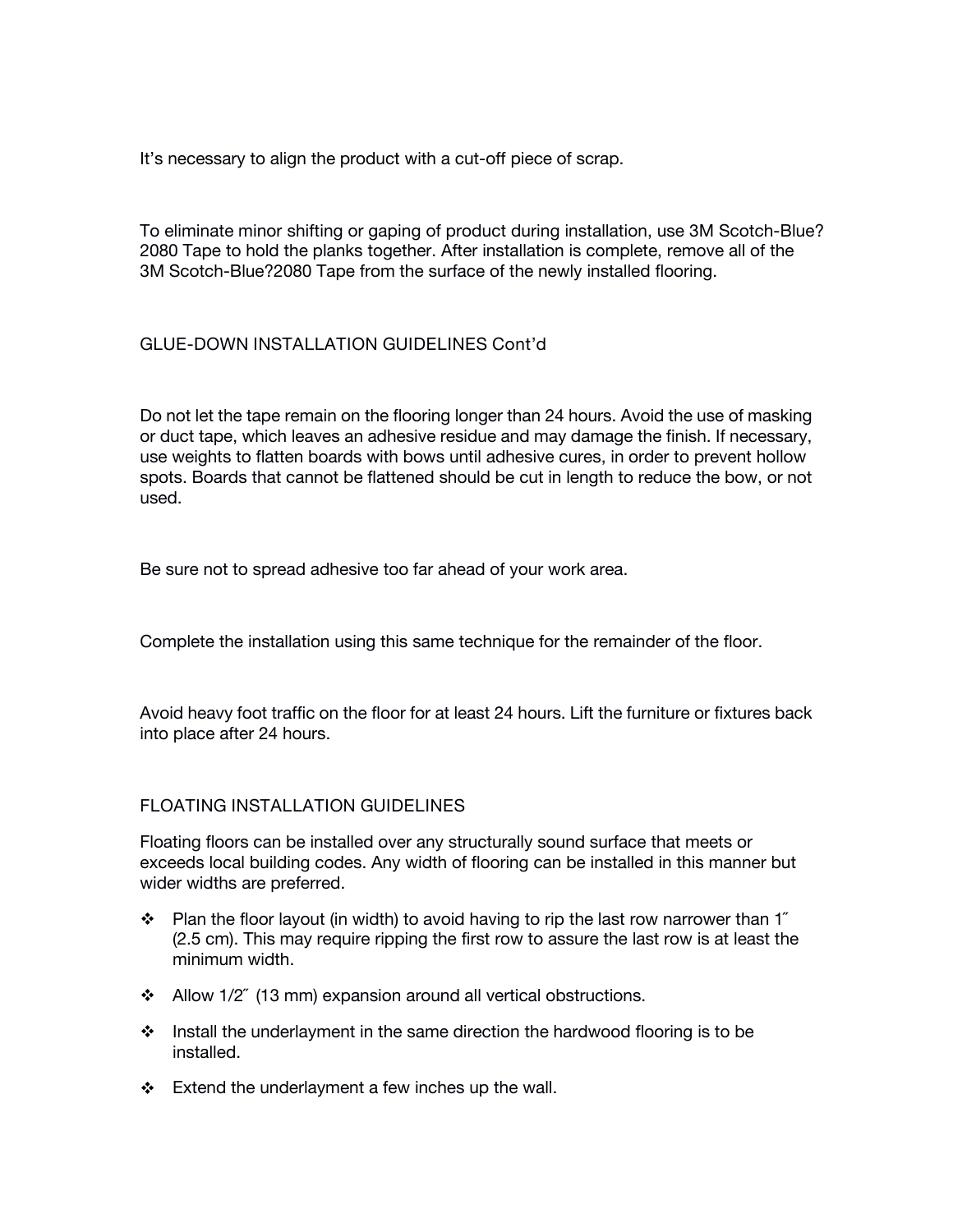- $\div$  Trim excess prior to installing trim or moldings.
- \* The floating floor underlayment already has double-sided tape for ease of taping the precut overlapping seams. If a non-adhesive underlayment is used, tape all seams with the included tape.
- $\cdot \cdot$  The first row of flooring can be installed using one of two methods after the layout has been completed Allow 1/2˝ (13mm) expansion.

Method 1 - Sacrificial board: If the wall is not straight, scribe the first board as necessary to

maintain alignment with the chalk line. Install a sacrificial board (with a straight edge) using the

appropriate fasteners for the sub-floor. If a board is used for the starter row make certain the

groove faces the wall.

Method 2 - Wedges: Align the first row with the wall using wedges to maintain a  $1/2$ <sup>"</sup> (13) mm)

expansion in place and to stabilize the product. If the wall is not straight, scribe the first board as

necessary to maintain alignment with the chalk line.

Select the first board. All installations should begin with the groove side against the wall using the longest boards available. Apply a continuous 1/8˝ (3 mm) glue bead to the inside bottom of the groove on the end of the board. Do not apply glue to the groove side at this time. Products with the end tongue on the left should be installed right to left, opposite tongues should be left to right. If a sacrificial board was used DO NOT glue the first row to it.

Complete the first row. Cut the last board allowing for 1/2˝ (13 mm) clearance between the wall and the floor. (Use the remaining end of the cut board as a starter board for any row following row three). Install a wedge on the end of the board between the hardwood flooring and the wall, allowing 1/2˝ (13 mm) expansion space. Avoid installation of any boards shorter than 16˝ (40.6 cm) in the first four rows.

Use a pull bar to pull the last board into place from the opposite end. Install wedges into the gap and tighten.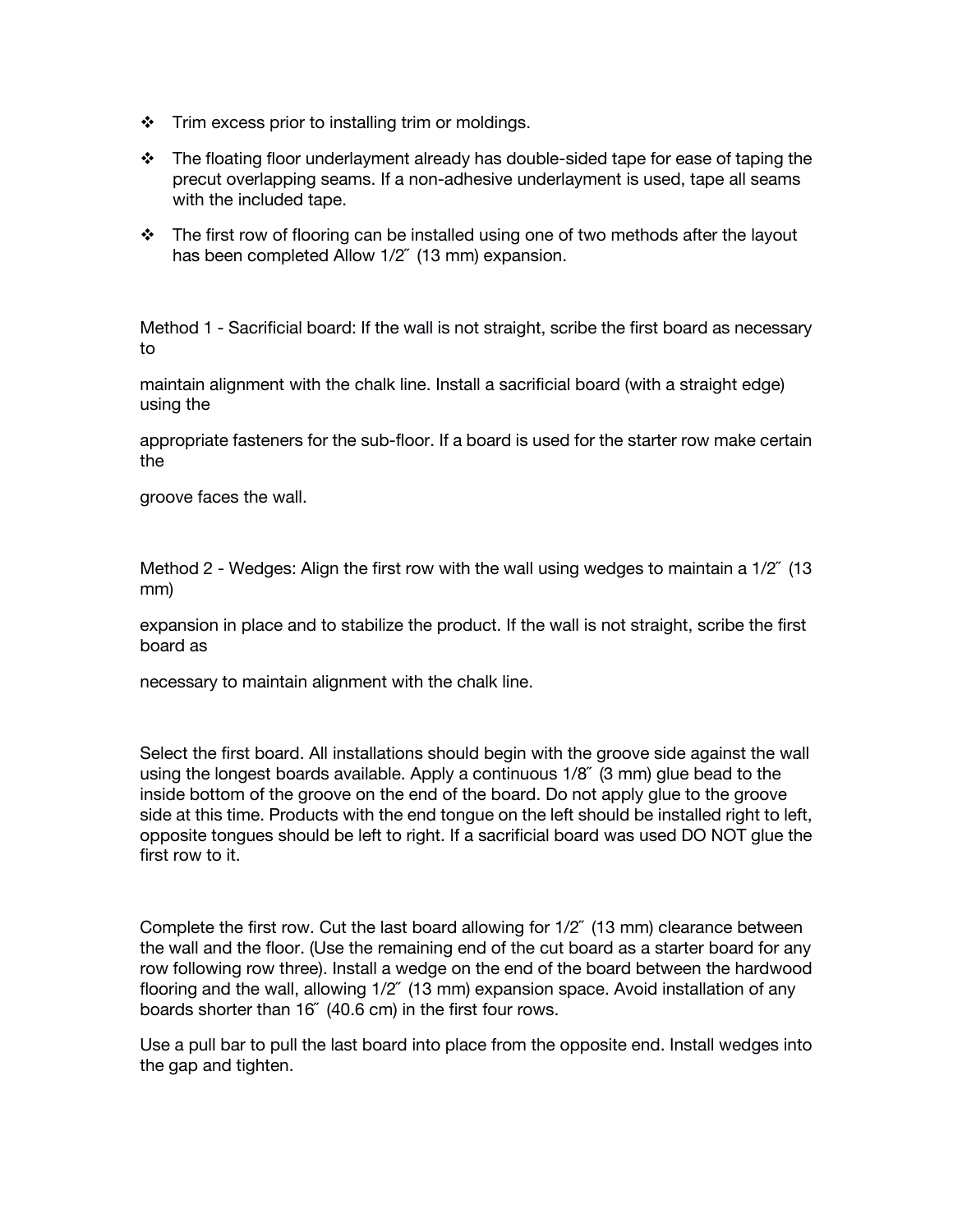If any glue gets on the surface of the flooring, wipe off immediately with a clean damp cloth.

Cut or use a shorter board for the first board of the second row. Start the second row by applying a  $1/8$ <sup> $\degree$ </sup> (3 mm) bead along the inside bottom of the end and side groove of the new board.



## **FLOATING INSTALLATION GUIDELINES Cont'd**

Install the first board of row two. Apply a bead of glue to the inside bottom of the end and side groove of the next board and install. When installing boards together, use a tapping block against the tongue, not the groove.

Tap the boards into place by tapping with a hammer on the tapping block. DO NOT tap on the edge directly with the hammer. Complete the second through fourth rows using this technique. Insert wedges on the ends, as necessary, to restrain the movement of the floor.

In the remaining rows, stagger joints 4<sup>"-6"</sup> (10-15 cm) apart. Install the rest of the floor. Be sure all joints are tight. Use spacers on the long and butt walls. Use a tapping bar to tighten the joints from the ends.

**MECHANICAL - CLEAT INSTALLATION**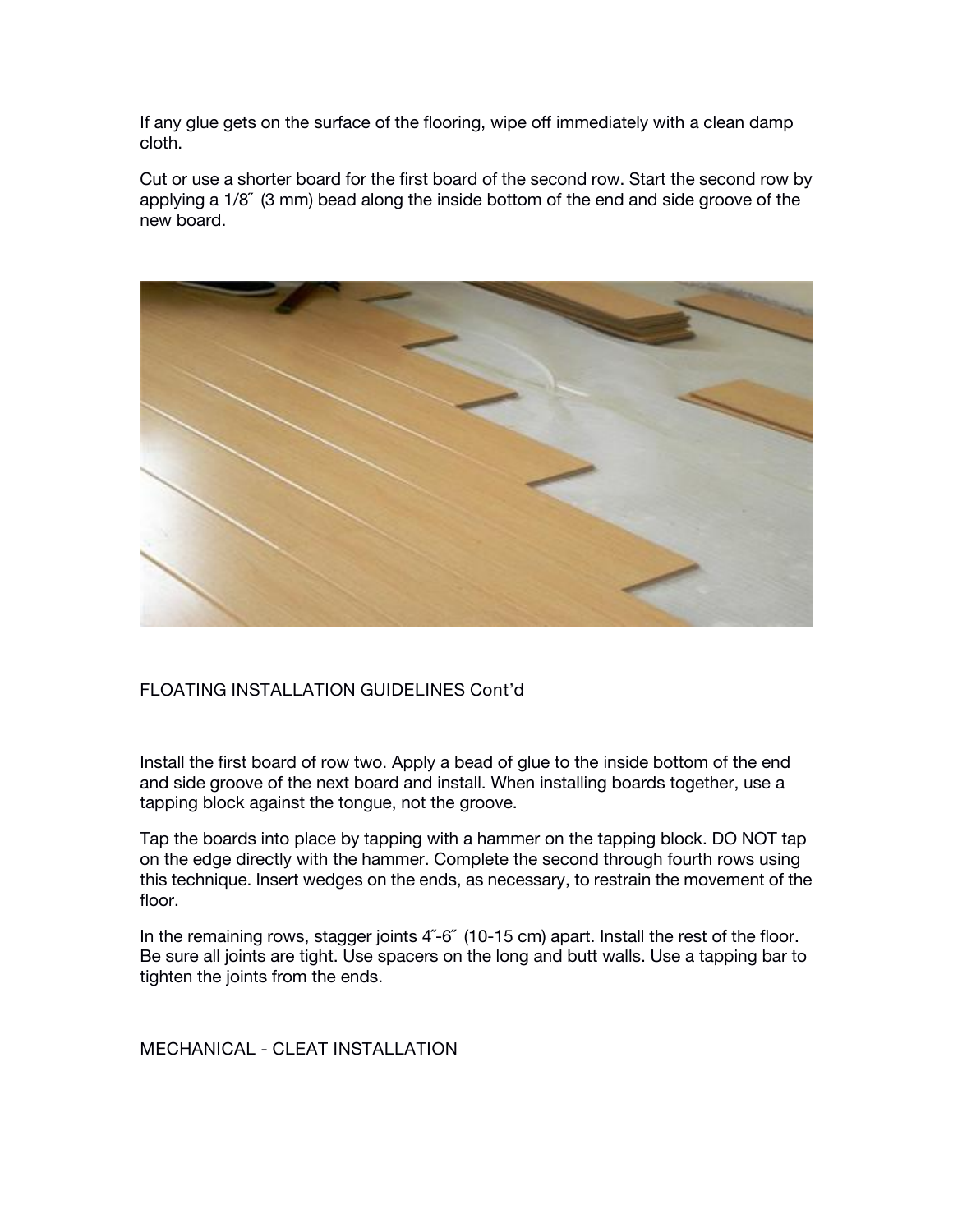Nail down installation requires three different nailing systems:

- $\div$  A pneumatic or manual nailer
- $\div$  A pneumatic finish nailer
- A brad nailer for top-nailing

Check nail gun to make sure the depth is set for the appropriate thickness of the flooring. Ensure the nailer is not scratching the floor surface. Test naila piece of scrap to make sure the nailer is correctly set up, and that the fasteners are being properly positioned and set. Pneumatic nailer air pressure should be adjusted adequately for each species of hardwood floor being installed and checked regularly so that the cleats are seated properly in the nailing channel to avoid dimpling.

FASTENER GAUGE SIZE NAIL SPACING DISTANCE FROM ENDS

CLEAT 16 2 inch 4 to 6 inches 1 to 2 inches

COMMENTS

Glue Assist (Recommended)

**GENERAL**

Ensure plywood sub-floor is suitable and properly prepared. Verify moisture content of both sub-floor and flooring is within allowable limits before commencing installation. Open several packages of flooring and rack and inspect boards. If the installation is over an unfinished crawlspace, basement or exterior space, a vapor retarder must be used. Before proceeding, place a vapor retarder (IRC-rated Perm Class 2 or 3, permeance rating 0.7 – 1.0) over the sub-floor. Vidar Design Flooring hardwood flooring recommends Aquabar-B or equivalent. Wax paper is not an approved vapor retarder. Install according to underlay manufacturer's instructions. Set the first row in place. If required, snap a chalk guideline on the surface of the vapor retarder to act as a guide. If starting the installation against a wall, place boards with the groove side facing the wall and remember to allow expansion space.

Top nail along the groove edge with the brad nailer using minimum 18g 1?" fasteners set 10 to 12" apart, with a fastener1 to 3" from each end of each board. Keep the nailer perpendicular to the direction of the flooring and set nails no less 1/4" in from the edge of the board.

Using a pneumatic finish nailer, blind-nail the boards along the tongue edge at a 45?angle. Follow the nailing schedule specified above, spacing the recommended fasteners as indicated. Ensure a fastener is placed as indicated near the end of each board.

At the end of the row, cut a board to fit, allowing 1/2" expansion space.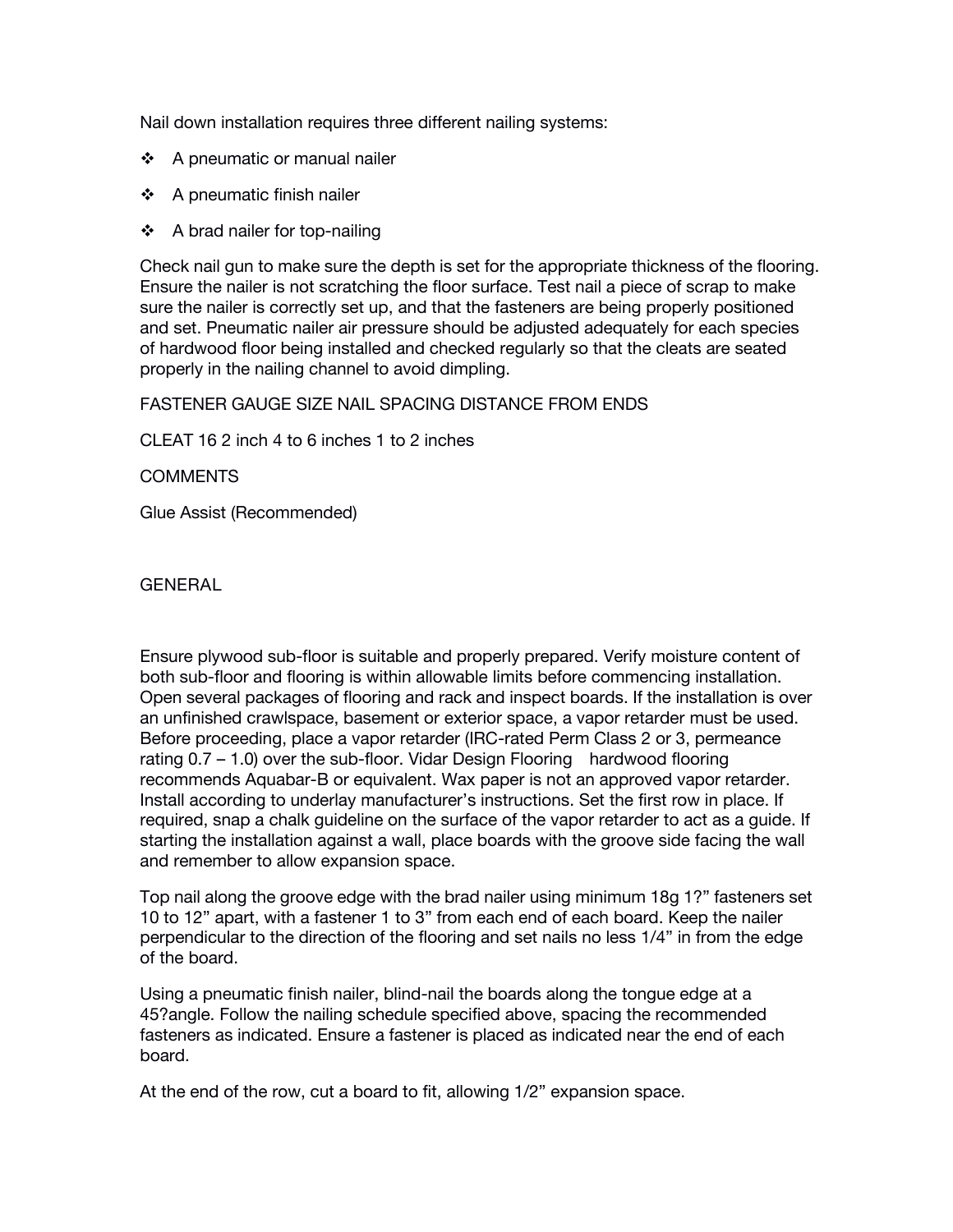NOTE: It is a common practice among some installers to use the "full spread glue down" on the first and last few rows of a nail down installation in order to avoid top nailing.

Nail down installation of wide plank solid and wide plank engineered flooring requires additional bonding to the sub-floor to prevent movement and squeaks. This is done by introducing glue to the nailing process. The installation method recommended is not a full glue down installation, but only a bead of glue across the width of the board. This is recommended on all wide plank solid and engineered floors 5" and wider, installed on a plywood or OSB sub-floor.

Failure to follow instructions for 'glue assist' may result in squeaking and/or other objectionable floor noise. Such noise is not the result of a product defect and is not covered by the product warranty.

## **MECHANICAL - CLEAT INSTALLATION Cont'd**

This practice is not recommended by Vidar Design Flooring hardwood flooring for any

Any use of full spread glue down on first and/or last rows within a nail down installation will automatically void the product warranty.

Set the second row in place and set the tongue and groove joints. Use off-cuts if lengths are suitable and stagger end joints as required.Apply glue (recommended) to the butt-joints. Blind nail along the tongue as before or, if working space permits, use the nail gun.

Continue with subsequent rows using the spacing guidelines outlined on the previous page. To avoid a repetitive or predictable board patterns, cut some boards to random lengths to begin rows. Open new packages several at a time and rack and inspect boards as described above. Ensure 1/2"expansion space is maintained at all perimeter walls and other vertical obstacles. Maintain nailing schedule and keep butt joints staggered as described above. Continue to applying glue (recommended) to the butt-joint to help eliminated end-gaping.

In the last couple of rows, there may not be space to use the nail gun, so revert to using the finish nailer as before, blind nailing through the tongue.For the final row, measure the gap to the wall, allowing expansion space, and rip a row of boards to the required width. Top nail the final row into place using brads or finishing nails placed 1/4" in from<br>the edge. Install moldings and transitions as required.

Clean the floor and then perform any required touch-ups with the appropriate coloured putties, touch-up markers and acrylic fillers, so that once completed the floor passes inspection from a standing position.